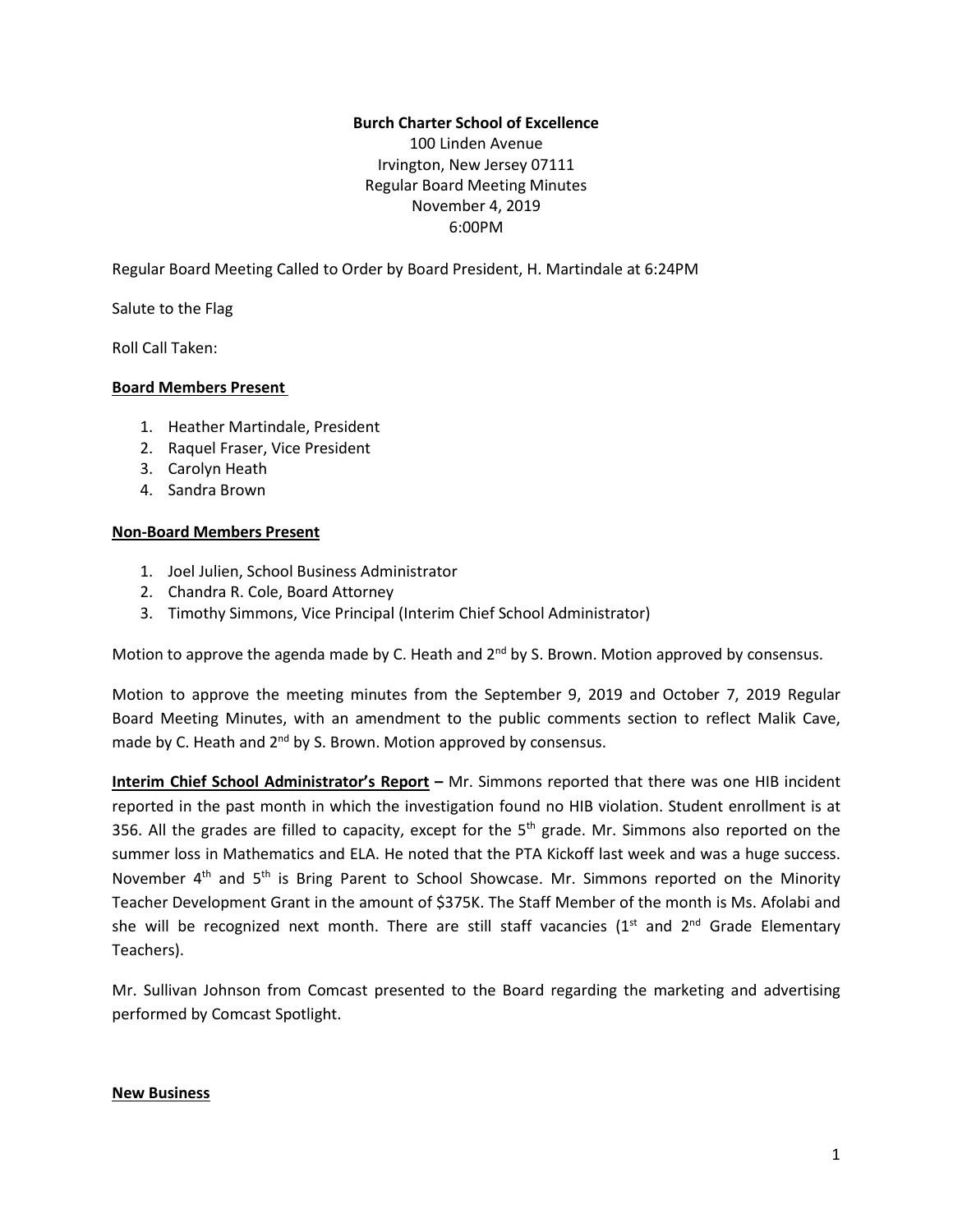**Approval of the November 5, 2019 Bill List, Resolution No. 11042019-001—**Presented by J. Julien along with a written report that was provided to the Board. J. Julien made note of line items that were over \$1,000. J. Julien advised that the total bill list is \$224,424.23.

Motion to approve Resolution No. 11042019-001, made by C. Heath and 2<sup>nd</sup> by R. Fraser. Motion passed.

**Note**: A special Board meeting will be scheduled to address the SBA report and the Treasure's Report due to the scheduling of this Month's meeting.

# **Resolutions**

## **Committee Reports**

## 1. **Executive/Legal**-

a. Attorney Cole advised that the policy committee meeting was not held but dates of a special board meeting will be presented to the Board. Attorney Cole also noted that numbers are being prepared for the sublease renegotiations.

## **2. Curriculum**-

## **3. Building and Grounds**-N/A

#### **4. Finance** –

**a.** R. Fraser advised that she met with the SBA to go over budget deficits and to discuss the spending trends. She also intends to meet with Legal to go over the numbers for the sublease renegotiation.

# **5. Governance Report**-

a. Approval of **Resolution No. 11042019-002**-Resolution to approve Tyhisha K. Henry as a new board memeber with term to expire November 2023. The election of Ms. Henry was done by secret ballot according to the Board Bylaws. Ms. Stevens was voted in as a member of the Burch Charter School of Excellence Board of Trustees.

Motion to approve Resolution No. 11042019-002-made by R. Fraser and 2<sup>nd</sup> by P. Martindale. Motion passed.

# 6. **Other**-

**a.** Approval of **Resolution No. 11042019-003**-Resolution to approve the Interim Principal Timothy Simmons to serve as a Supervisor for the YMCA afterschool program at the rate of \$70/HR starting October 1, 2019, pending the YMCA acquiring the required State License. Amount spent to be reimbursed by the YMCA.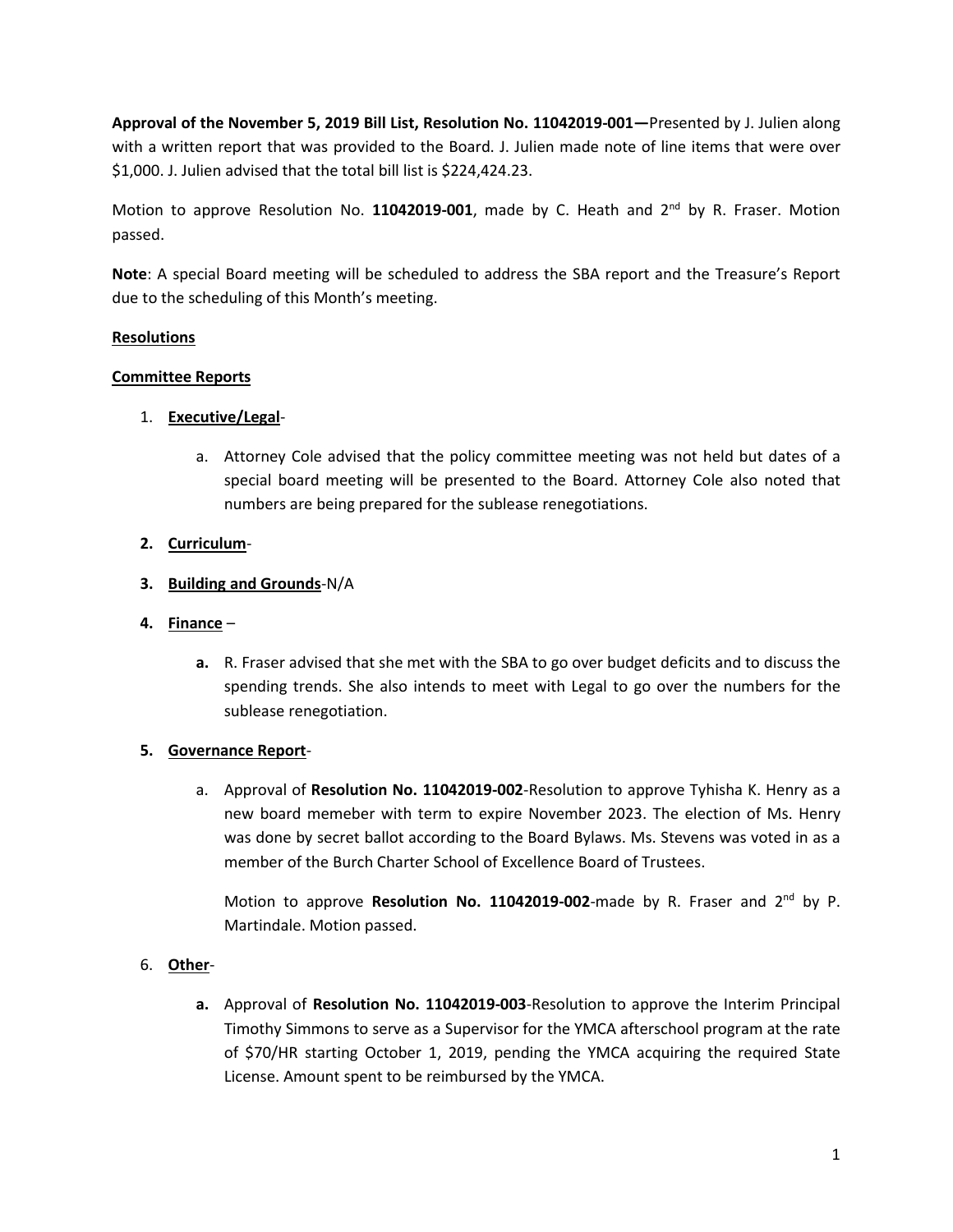Motion to move **Resolution No. 11042019-003** to the Personnel Services Agenda made by R. Fraser and 2<sup>nd</sup> by S. Brown. Motion approved by consensus.

**b.** Approval of **Resolution No. 11042019-004**-Resolution to approve the Burch Charter School of Excellence website redesign by Squared Brain Web Design at a cost of \$3,060 and a maintenance fee of \$100/month. R. Fraser advised that she would like to schedule a meeting to discuss all the features included with the web redesign.

Motion to table Resolution No. 11042019-004-made by R. Fraser and 2<sup>nd</sup> by C. Heath. Motion passed.

**c.** Approval of **Resolution No. 11042019-005**-Resolution to approve the Educational Services Commission of NJ to provide Child Study Team Services at a cost of \$8160.

Motion to approve Resolution No. 11042019-005 made by C. Heath and 2<sup>nd</sup> by S. Brown. Motion passed.

**d.** Approval of **Resolution No. 11042019-006**-Resolution to approve partnership with Rutgers University, East Orange Community Charter School, Marion P. Thomas Charter School, Brick Education Network and Newark Educators Charter School to write the proposal for the Minority Teacher Development Grant. The expected award is \$375,000.00.

Motion to table Resolution No. 11042019-006 made by R. Fraser and 2<sup>nd</sup> by S. Brown. Motion approved by consensus.

#### **Public Comments-**

- 1. Danielle Marshall-100 Linden Avenue-She asked whether the meeting minutes were available for the September Regular Board Meeting. She stated that Mr. Simmons' response to her Rice Notice was not included in the minutes.
- 2. Kathleen Wilson-100 Linden Avenue-Reported on the Disney Musical and noted that auditions for the musical are underwear and will be continued when the students come back from their break. She also asked why the teachers would be required to have their files audited and asked if this was a HIPAA violation.
- 3. Lisa Rouse-100 Linden Avenue-Advised that Ms. Williams did advise that letters would be sent to the teachers advising of the audit status of their files.
- 4. Ms. Williams, HR Consultant-100 Linden Avenue-advised that we are down to the top four candidates and will have an open forum on November 13, 2019 and November 15, 2019 at 4:30 and 5:15PM on both dates.
- 5. Mr. Julien-100 Linden Avenue-advised that a State representative appeared last week to perform a review of the meals program. He noted that because of some deficits, we will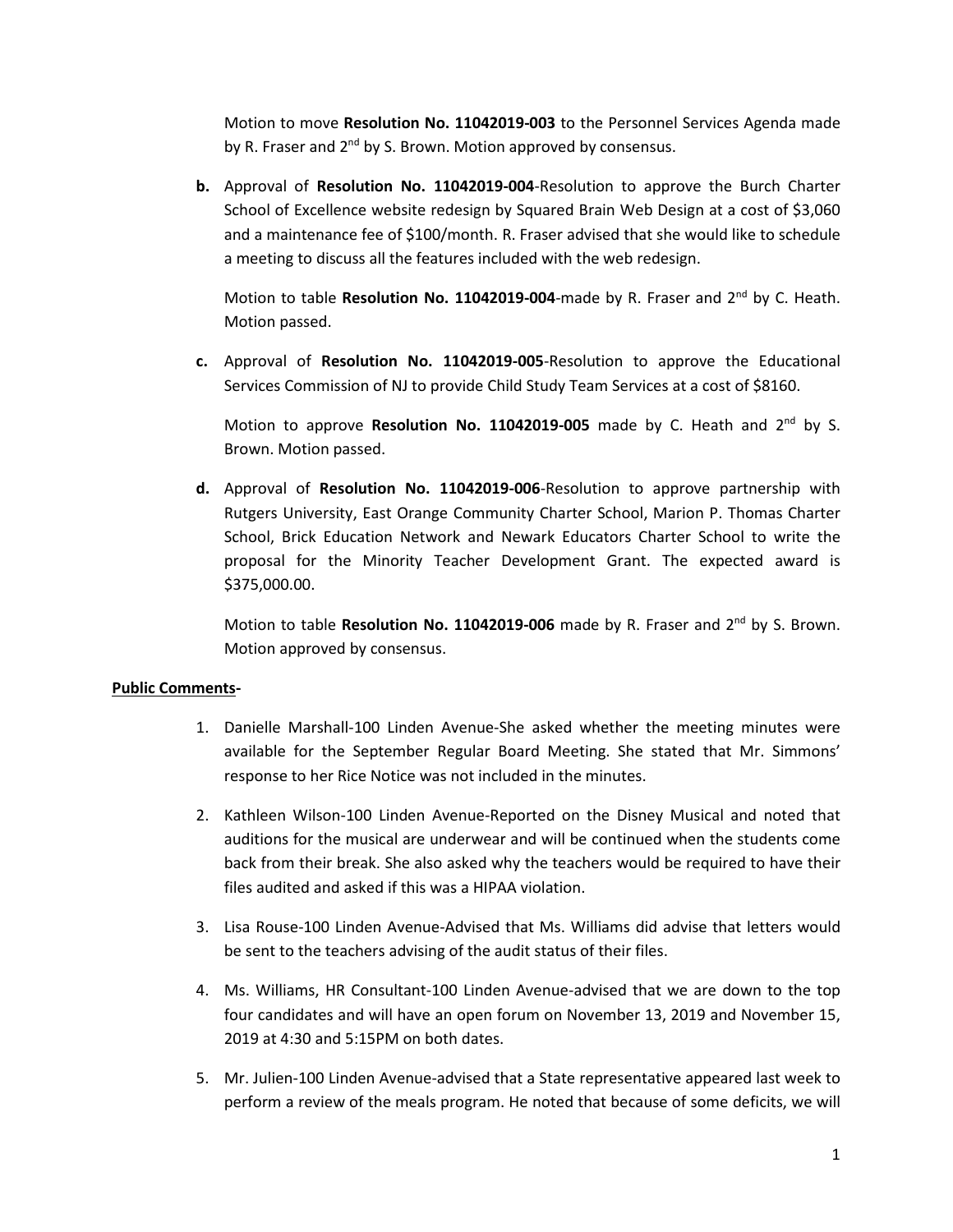implement and complete a corrective action plan. One of the recommendations is to have bagged lunches.

6. Tujuana Irby-100 Linden Avenue-She noted that the teachers and TAs are on overload and asked if there was anything that could be done to recruit the teachers and TAs for the classroom.

**Announcement of Future Board Meeting Date**- Next Regular Board meeting to be held December 9, 2019 at 6:00 PM. The Special Board will be held November 5, 2019 via telephone with a time to be determined.

Motion by S. Brown and 2<sup>nd</sup> by C. Heath to adjourn Public Session. Motion approved by consensus. Public Session adjourned at 8:04PM.

Motion to open Closed Session made by S. Brown and 2<sup>nd</sup> by C. Heath. Motion approved by consensus. Closed Session opened at 8:16PM.

- 1. Discussion of **Resolution No. 11042019-003**-Approval of Interim Principal Timothy Simmons to serve as a Supervisor for the YMCA after school program at the rate of \$70/HR starting October 1, 2019, pending the YMCA acquiring the required State License. The amount spent will be reimbursed by the YMCA.
- 2. Personnel Services Agenda-**Resolution No. 11042019-07**:
	- 1. Appointment, Transfers, Resignations and Stipends: discussion of Resignations, Terminations and Other
- 3. Personnel Services Report by Ms. Williams
	- a. Updates to the file review status/updates to employee files
	- b. Updates regarding the CSA Search
- 4. Burch Legal Agenda-Attorney Cole provided the Board with a status update regarding the pending DOE ethics complaint, matter of Y.G., filing of a complaint from C.W. and the contract with the YMCA.

Motion to end Closed Session made by S. Brown and 2<sup>nd</sup> by C. Heath. Closed session adjourned by consensus at 10:23PM.

Motion to re-open Public Session made by S. Brown and 2<sup>nd</sup> by C. Heath. Motion approved by consensus. Public Session re-opened at 10:26PM.

Motion to table Resolution No. 11042019-003 made by S. Brown and 2<sup>nd</sup> by C. Heath. Motion passed.

Motion to approve the Personnel Services Agenda **Resolution No. 11042019-007** made by S. Brown and 2<sup>nd</sup> by C. Heath. Motion passed.